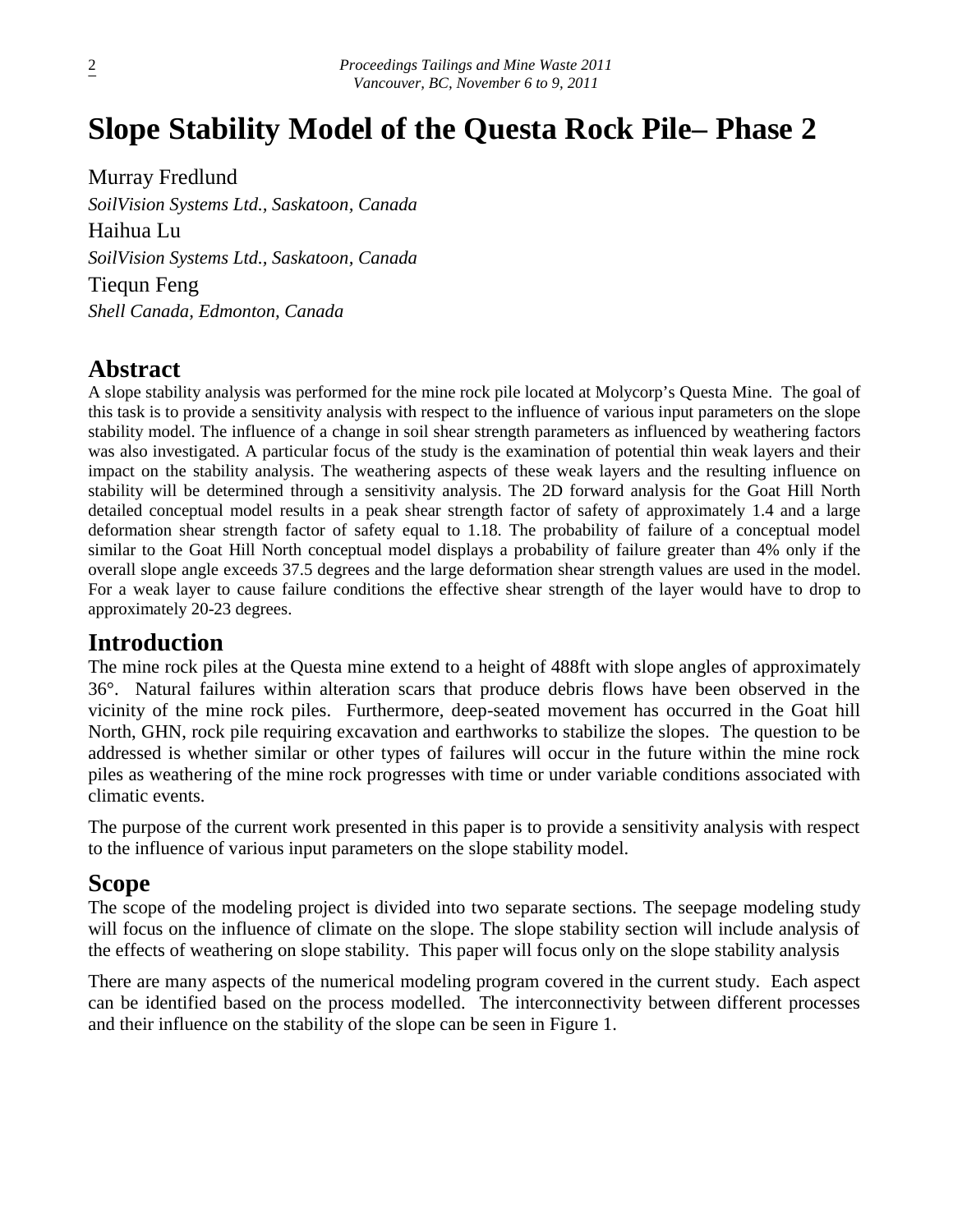## **Scope of Slope Stability Modeling**

The scope of the slope stability study involves a slope stability analysis of a typical waste rock pile. The influence of a change in soil shear strength parameters as influenced by weathering factors will be determined. The study will involve the application of finite-element based stability analysis as well as the application of limit equilibrium methods. The SVSLOPE® and SLIDE slope stability software are used in the study.

The pore-water pressure distributions computed in the seepage study will be input into the slope stability analysis software to determine the influence of seepage scenarios on the stability model. Geometries used for the seepage model will also be used in the slope stability modeling scenarios.

A particular focus of the study is the examination of potential thin weak layers and their impact on the stability analysis. The weathering aspects of these weak layers and the resulting influence on stability will be determined through a sensitivity analysis of the slope stability model. Some soil layers may increase with strength in time and others may weaken with time. The influence of weathering on cohesion and the angle of internal friction will be examined in detail. Assumed variations of these parameters are then used in the determination of resulting influences on overall stability.

## **Modeling Approach**

The gravitational stability of the theoretical Questa rock pile is analyzed using traditional limit equilibrium techniques. The SVSLOPE and SLIDE slope stability software packages will be used in order to analyze the slope. A combination of deterministic and probabilistic methods will be utilized in the analysis in order to convey the model results.



**Figure 1: Overview of the numerical modeling processes relevant to the current site**

This numerical modeling study is intended as a research study that will push the limits of applied numerical modeling. In particular, the following aspects of numerical modeling will be applied to the present rock pile: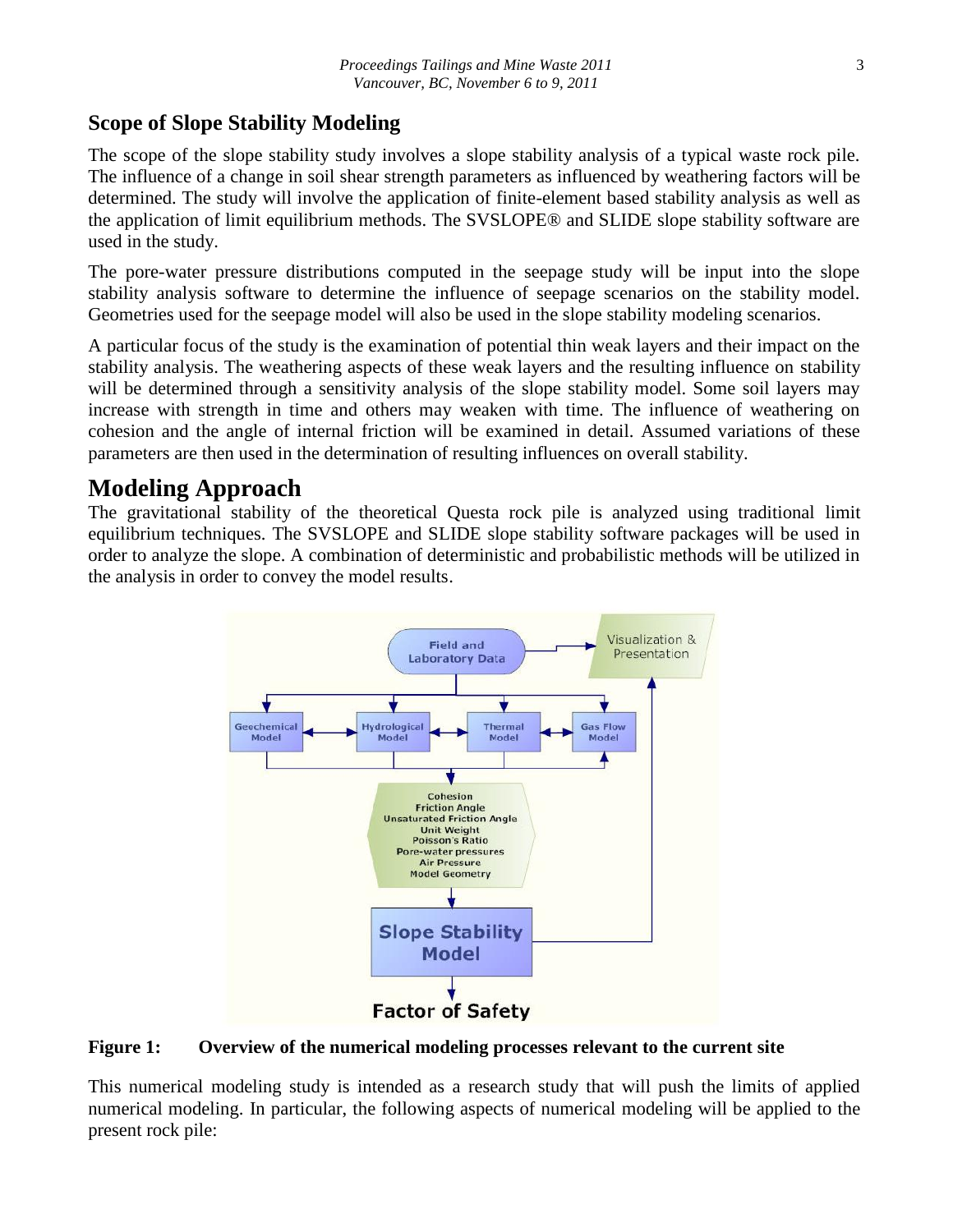- Alternate Point Estimate Method (APEM): this is an advanced statistical method which may be used in order to apply a probabilistic approach to a model with a large number of influencing parameters.
- Dynamic Programming: This new searching methodology will be applied to the current model. It has the benefit of a higher degree of accuracy in locating an irregular slip surface.

Given the current large number of model input parameters, it is of utmost importance to determine the relative influence of each of these input parameters on the factor of safety calculation. There is a complication that arises from a study in which so many input parameters are varying and it involves the determination of the relative influence of each parameter. It is also preferable to determine the relative influence of each model input parameter in a probabilistic manner. This study will attempt to provide a reasonable description of the influence of each input variable on the resulting factor of safety (FOS). The potential change in the FOS over time will also be described.

## **Failure Zones**

In order to separate and identify different potential failure mechanisms the generalized slope stability model can be divided into three failure zones; namely, i) shallow, ii) intermediate, iii) and deep. These failure zones are illustrated in Figure 2.



#### **Figure 2: Identification of the three possible failure zones**

The failure zones identified are not rigidly bounded but are loosely defined according to the following criteria.

#### **Shallow Slip Surface**

- Approximately  $< 10$ m max slip surface depth,
- Failures likely caused by slope angles exceeding the angle of internal friction or the influence of climate events, and
- In Slides are generally of lesser consequence

#### **Intermediate Slip Surface**

- Comprised of upper (10-20m) and lower (20-45m) zones
- Still in the waste rock or rubble zone.
- If Slip surface does not dip into weathered or unweathered bedrock,
- Likely not highly influenced by climatic events, and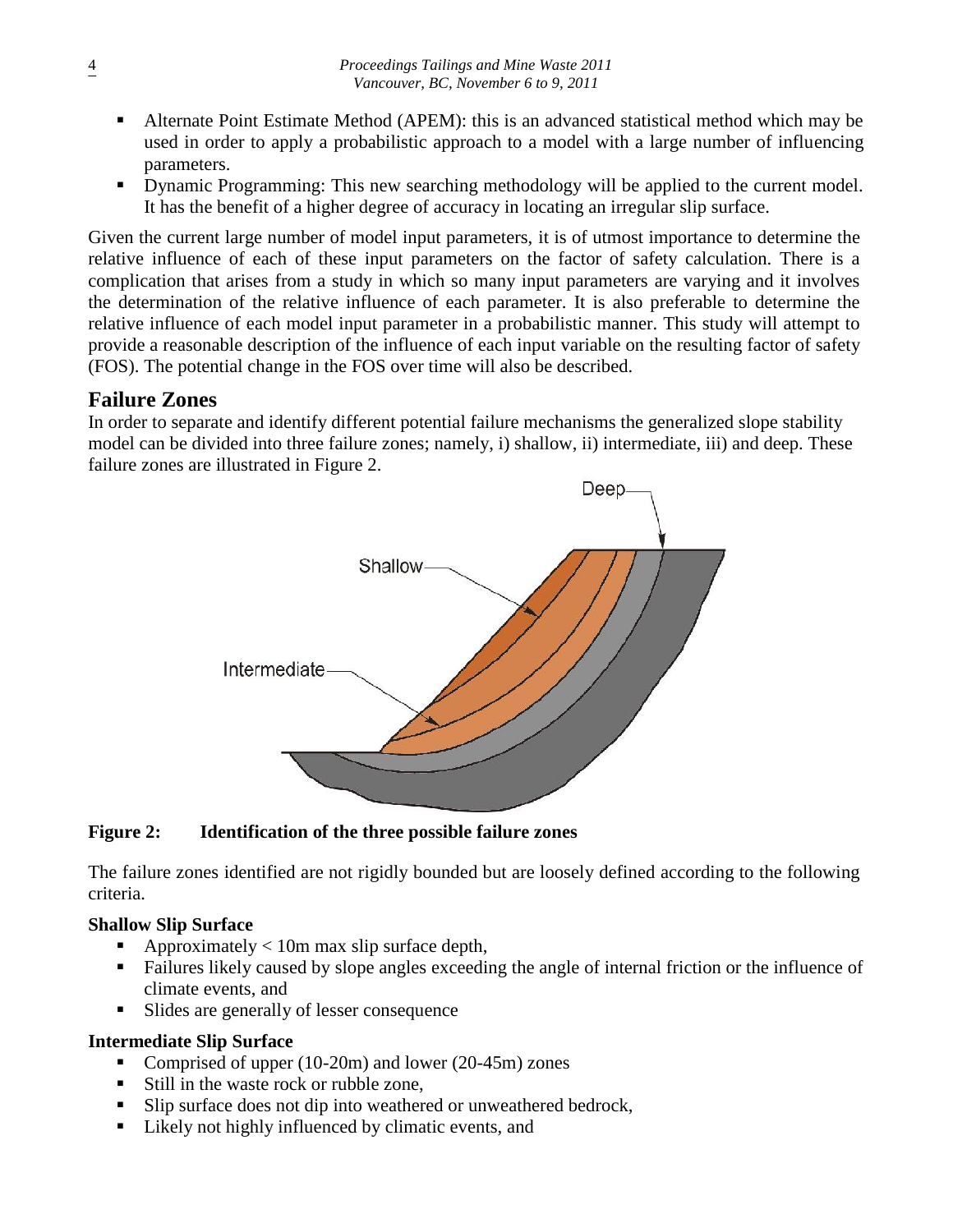Chief failure mechanism likely due to a weaker layer in the zones above the bedrock.

#### **Deep**

- Failure slip surface would pass through the colluvium or weathered bedrock, and
- Deep springs or flow through fractured bedrock may influence the slip surface

The focus of the Phase II numerical modeling program is on the valuation of shallow or intermediate class slip surfaces. Deep failure surfaces may be considered at a later time.

## **Model Analysis**

A number of different conceptual models have been developed in order to allow numerical modeling of one or more aspects of the waste rock site. It was discovered part-way through the numerical modeling that the conceptual model is approximately 2.6 degrees too steep. This error likely occurred through some conversion between various units on the site. The final conceptual model was therefore rotated 2.6 degrees clockwise and appears in Figure 3:



**Figure 3 Final conceptual model used for slope stability analysis**

## **Material Parameters**

Material parameters used for the present slope stability analysis were arrived at through discussions with the Geotechnical Committee. Table 1<del>Table 1</del> and Table 2 on the following pages give the determined parameters representing residual and peak shear strength values, which were considered in model runs. Material parameters to use in the numerical modeling were provided by the Geotechnical Committee.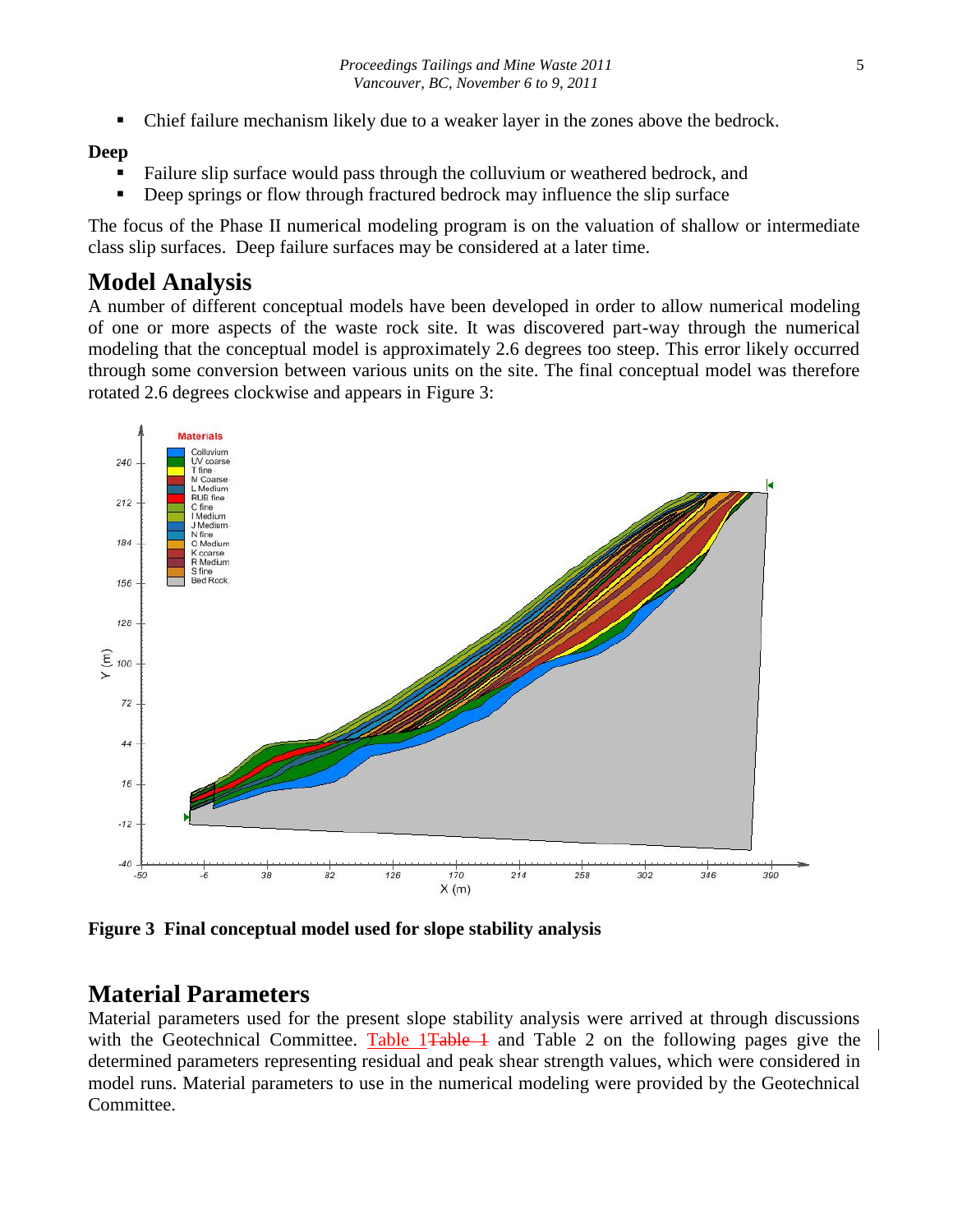# **Calibration of Slope Stability Modeling**

It was considered important in the present slope stability modeling study to provide continuity between new analysis methods and the traditional methods (e.g., the methods of slices). In particular, it was considered important to compare the dynamic programming method to more traditional methods. Two approaches were taken to provide this continuity:

- The dynamic programming methodology was compared to more classic limit equilibrium methods.
- The classic limit equilibrium methods were run on two separate software packages.

It was the intention that this approach would confirm the validity of the dynamic programming method and provide a reference to the more traditional methods.

Both the SVSLOPE (SoilVision Systems Ltd., 2008) and the SLIDE (Rocscience, 2008) software packages were used for this comparison. Over 100 benchmark models were set up in both software packages and run side-by-side. Almost all model comparisons resulted in differences in the calculated factors of safety that were less than a 1% between the software packages. Differences larger than 1% were investigated and were typically due to differences between the searching algorithms and not a reflection on the reliability of the calculations. Many of the models used in the final conceptual model analysis were run on the SLIDE software as well as the SVSLOPE software package. The differences between the two software packages were insignificant. It should also be noted that the probabilistic analyses for the present study were also compared between the two software packages and no significant differences were encountered.

Final comparisons between the limit equilibrium method and the dynamic programming method are ongoing.

## **2D Forward Deterministic Analysis**

A classic limit equilibrium analysis of the 35.7 degree slope yields the reasonable factors of safety as presented in Figure 3. Input shear strengths both with and without cohesion were used in the numerical modeling. It should be noted that there is an influence on the slip surface depth. Only circular slip surfaces were considered for this analysis. Pore-water pressures were not considered in this analysis. It is useful to note that both soil suctions and 3D effects will potentially cause an increase in the calculated factor of safety.

The results of the analysis carried out for a peak strength and a residual strength analysis may be seen in Figure 3. The slip surface was forced deeper than would naturally occur with entered cohesion values.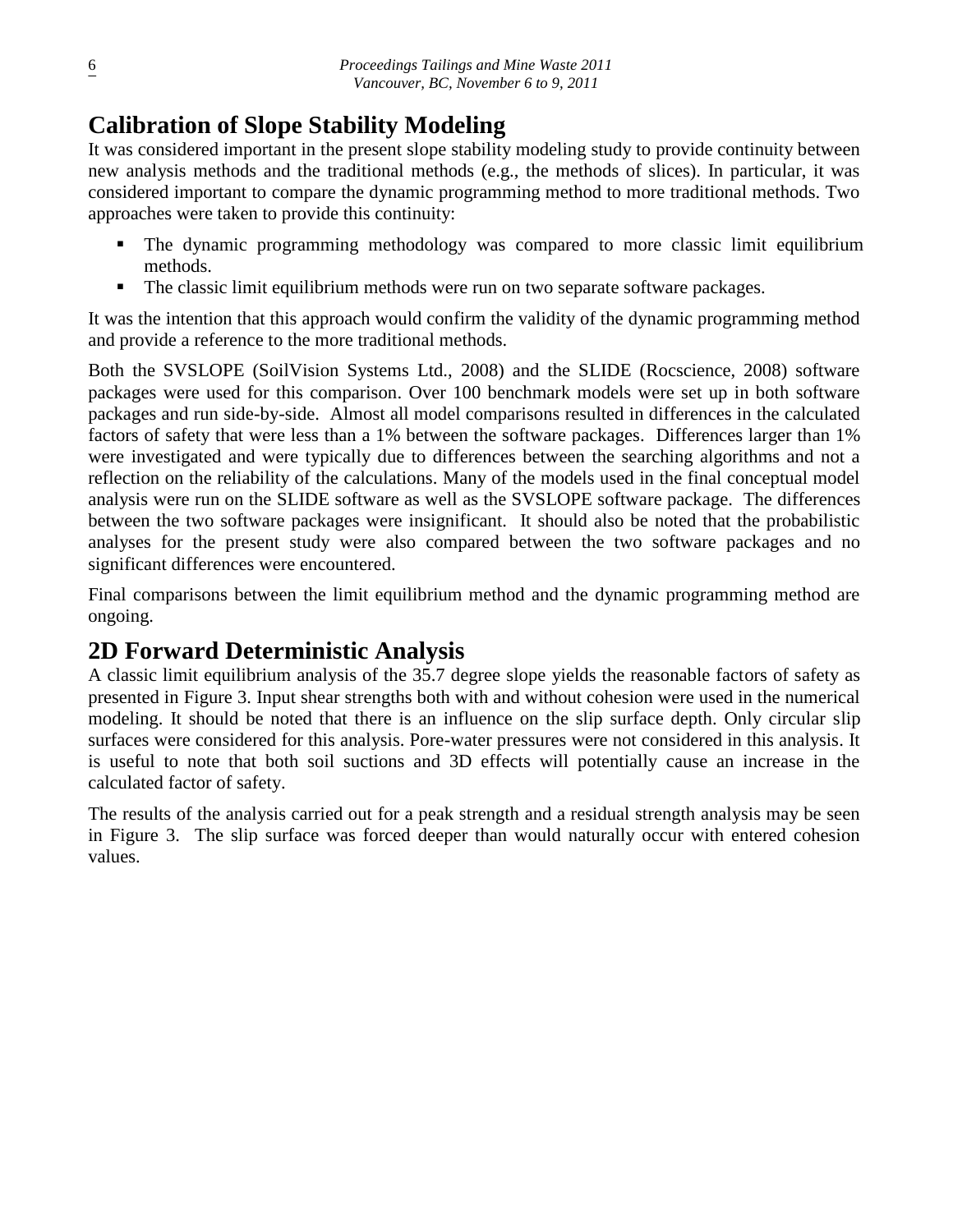*Proceedings Tailings and Mine Waste 2011 Vancouver, BC, November 6 to 9, 2011*



| <b>Figure 4:</b> | <b>Factors of Safety as calculated by the GLE method</b> |  |
|------------------|----------------------------------------------------------|--|
|                  |                                                          |  |

| Table 1: | Peak strength values |
|----------|----------------------|
|----------|----------------------|

|                |              | Peak (2 in-dry) |         |           |     |                |                |                |                                 |    |                      |     |     |                |
|----------------|--------------|-----------------|---------|-----------|-----|----------------|----------------|----------------|---------------------------------|----|----------------------|-----|-----|----------------|
|                | Hydrological |                 |         |           |     |                |                |                |                                 |    | Pore-water pressures |     |     |                |
| Layer          | Mapping      |                 |         | Phi (deg) |     |                |                | Cohesion (kPa) |                                 |    | (kPa)                |     |     | Phi-b          |
|                |              | Average         | Minimum | Maximum   | COV | <b>SD</b>      |                |                | Average Minimum Maximum Average |    | <b>SD</b>            | COV |     | Average        |
| <b>RUB</b>     | Fine         | 43              | 43      | 43        | 10% | 4.3            | $\overline{0}$ | $\overline{0}$ | $\overline{0}$                  | 12 |                      | 6   | 50% | $\overline{?}$ |
| UV             | Coarse       | 41.8            | 36.2    | 46.2      | 10% | 4.18           | 0              | 0              | 0                               | 12 |                      | 6   | 50% | ?              |
|                | Fine         | 37              | 37      | 37        | 10% | 3.7            | 10             | 3              | 17                              | 12 |                      | 6   | 50% | $\overline{?}$ |
|                | Medium       | 40              | 40      | 40        | 10% | $\overline{4}$ | 5 <sup>5</sup> | 5              | 5                               | 12 |                      | 6   | 50% | $\overline{?}$ |
| Colluvium      | Fine         | 40.8            | 36.9    | 45.8      | 10% | 4.08           | $\mathbf 0$    | 0              | 0                               | 12 |                      | 6   | 50% | ?              |
| M              | Coarse       | 42.7            | 42.7    | 42.7      | 10% | 4.27           | 10             |                | 17                              | 12 |                      | 6   | 50% | 2              |
| S              | Fine         | 43.2            | 43.2    | 43.2      | 10% | 4.32           | 10             |                | 17                              | 12 |                      | 6   | 50% | 2              |
|                | Medium       | 38.9            | 35.2    | 41.6      | 10% | 3.89           | 10             |                | 17                              | 12 |                      | 6   | 50% | 2              |
| N              | Fine         | 42.3            | 41.7    | 43.4      | 10% | 4.23           | 10             |                | 17                              | 12 |                      | 6   | 50% | ?              |
| J              | Medium       | 43.7            | 41.7    | 44.9      | 10% | 4.37           | 10             |                | 17                              | 12 |                      | 6   | 50% | ?              |
| R              | Medium       | 42.3            | 39.2    | 45.4      | 10% | 4.23           | 10             |                | 17                              | 12 |                      | 6   | 50% | 2              |
| Κ              | Coarse       | 42.3            | 36.9    | 46.9      | 10% | 4.23           | 10             |                | 17                              | 12 |                      | 6   | 50% | 2              |
| O              | Medium       | 42.3            | 36.9    | 47.8      | 10% | 4.23           | 10             |                | 17                              | 12 |                      | 6   | 50% | 2              |
| С              | Fine         | 45.7            | 45.7    | 45.7      | 10% | 4.57           | 10             | 3              | 17                              | 12 |                      | 6   | 50% | ?              |
| <b>AVERAGE</b> |              | 41.9            |         |           |     |                |                |                |                                 |    |                      |     |     |                |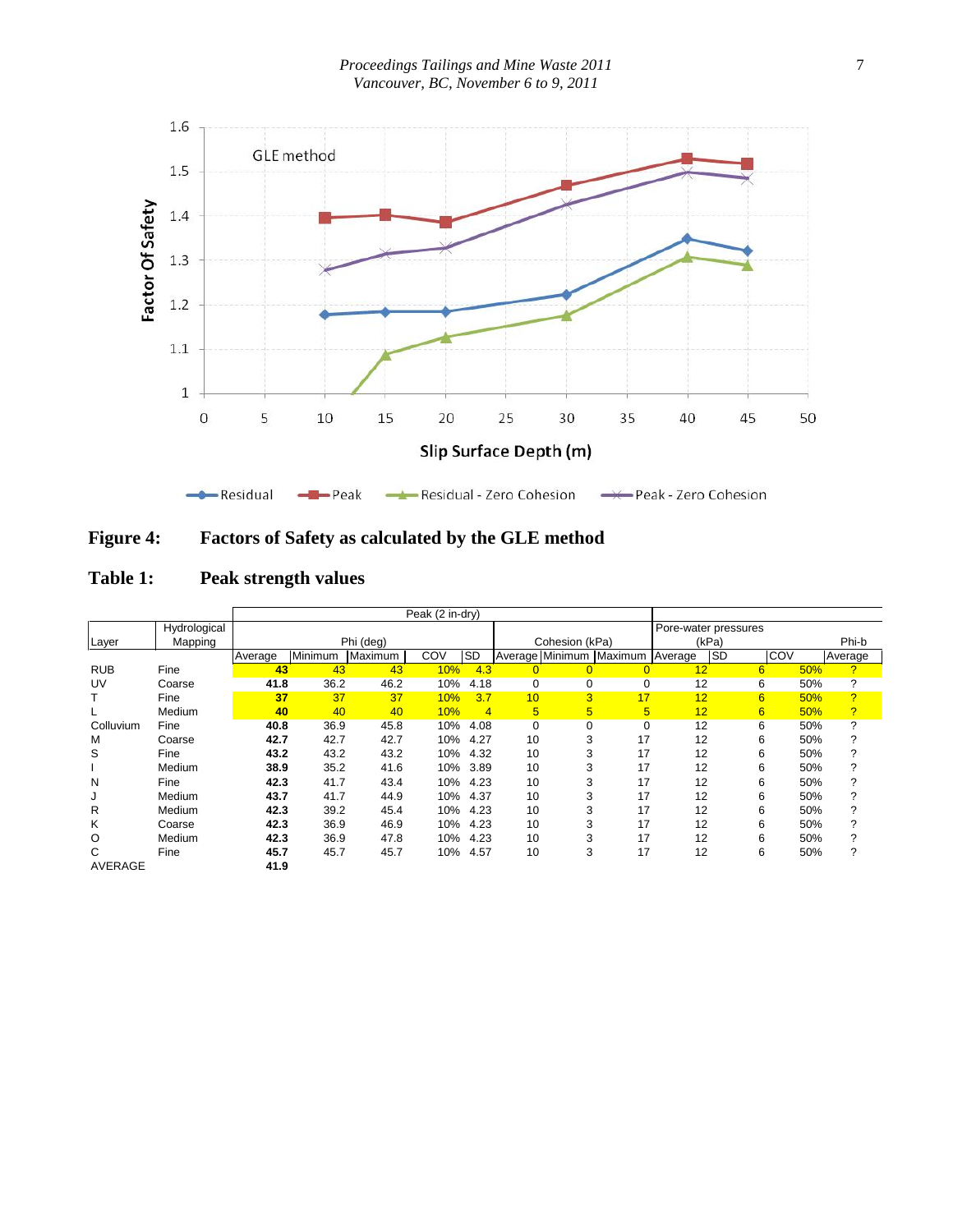|                |              |         |         |             | Ultimate (2 in - dry) |      |                |                |                         |                      |            |         |                |
|----------------|--------------|---------|---------|-------------|-----------------------|------|----------------|----------------|-------------------------|----------------------|------------|---------|----------------|
|                | Hydrological |         |         |             |                       |      |                |                |                         | Pore-water pressures |            |         |                |
| Layer          | Mapping      |         |         | Phi (deg)   |                       |      |                | Cohesion (kPa) |                         |                      | (kPa)      |         | Phi-b          |
|                |              | Average | Minimum | Maximum COV |                       | SD   |                |                | Average Minimum Maximum | <b>Average</b>       | <b>ISD</b> | Average |                |
| <b>RUB</b>     | Fine         | 40      | 40      | 40          | 10%                   | 4    | $\overline{0}$ |                | $\Omega$                | 12                   |            | 6       | 2              |
| UV             | Coarse       | 37      | 32.5    | 41.6        | 10%                   | 3.7  | 0              | $\mathbf 0$    | $\mathbf 0$             | 12                   |            | 6       | ?              |
|                | Fine         | 33      | 33      | 33          | 10%                   | 3.3  | 10             | 3              | 17                      | 12                   |            | 6       | $\overline{?}$ |
|                | Medium       | 37      | 37      | 37          | 10%                   | 3.7  | 5              | 5              | 5                       | 12                   |            | 6       | ?              |
| Colluvium      | Fine         | 40      | 40      | 40          | 10%                   | 4    | $\mathbf 0$    | $\mathbf 0$    | $\mathbf 0$             | 12                   |            | 6       | 2              |
| M              | Coarse       | 40.7    | 40.7    | 40.7        | 10%                   | 4.07 | 10             | 3              | 17                      | 12                   |            | 6       | 2              |
| S              | Fine         | 39.3    | 39.3    | 39.3        | 10%                   | 3.93 | 10             | 3              | 17                      | 12                   |            | 6       | 2              |
|                | Medium       | 34.9    | 33.7    | 35.9        | 10%                   | 3.49 | 10             | 3              | 17                      | 12                   |            | 6       |                |
| N              | Fine         | 38.1    | 35.8    | 39.7        | 10%                   | 3.81 | 10             | 3              | 17                      | 12                   |            | 6       | ◠              |
| J              | Medium       | 36.8    | 33.7    | 37.9        | 10%                   | 3.68 | 10             | 3              | 17                      | 12                   |            | 6       | っ              |
| R              | Medium       | 37.4    | 36.5    | 38.2        | 10%                   | 3.74 | 10             | 3              | 17                      | 12                   |            | 6       |                |
| Κ              | Coarse       | 36.8    | 35.7    | 37.5        | 10%                   | 3.68 | 10             | 3              | 17                      | 12                   |            | 6       |                |
| O              | Medium       | 37.2    | 30.5    | 42.1        | 10%                   | 3.72 | 10             | 3              | 17                      | 12                   |            | 6       |                |
| С              | Fine         | 36.6    | 36.6    | 36.6        | 10%                   | 3.66 | 10             | 3              | 17                      | 12                   |            | 6       | ?              |
| <b>AVERAGE</b> |              | 37.5    |         |             |                       |      |                |                |                         |                      |            |         |                |

#### **Table 2: Residual strength values**

During the course of this analysis it was noted that the slope is sensitive to the angle of the upper slope. In order to quantify this sensitivity the geometry of the model was rotated through a set of angles and the above analysis repeated. The results may be seen in Figure 5.



**Figure 5: Sensitivity of the factor of safety to the slope angle**

## **Weak Layer Analysis**

A weak layer analysis was performed on the slope in order to determine the extent to which a weak layer with a decrease in shear strength might result in a potential slope failure. The most common failure mechanism was a failure in the upper intermediate zone. In order to identify potential weak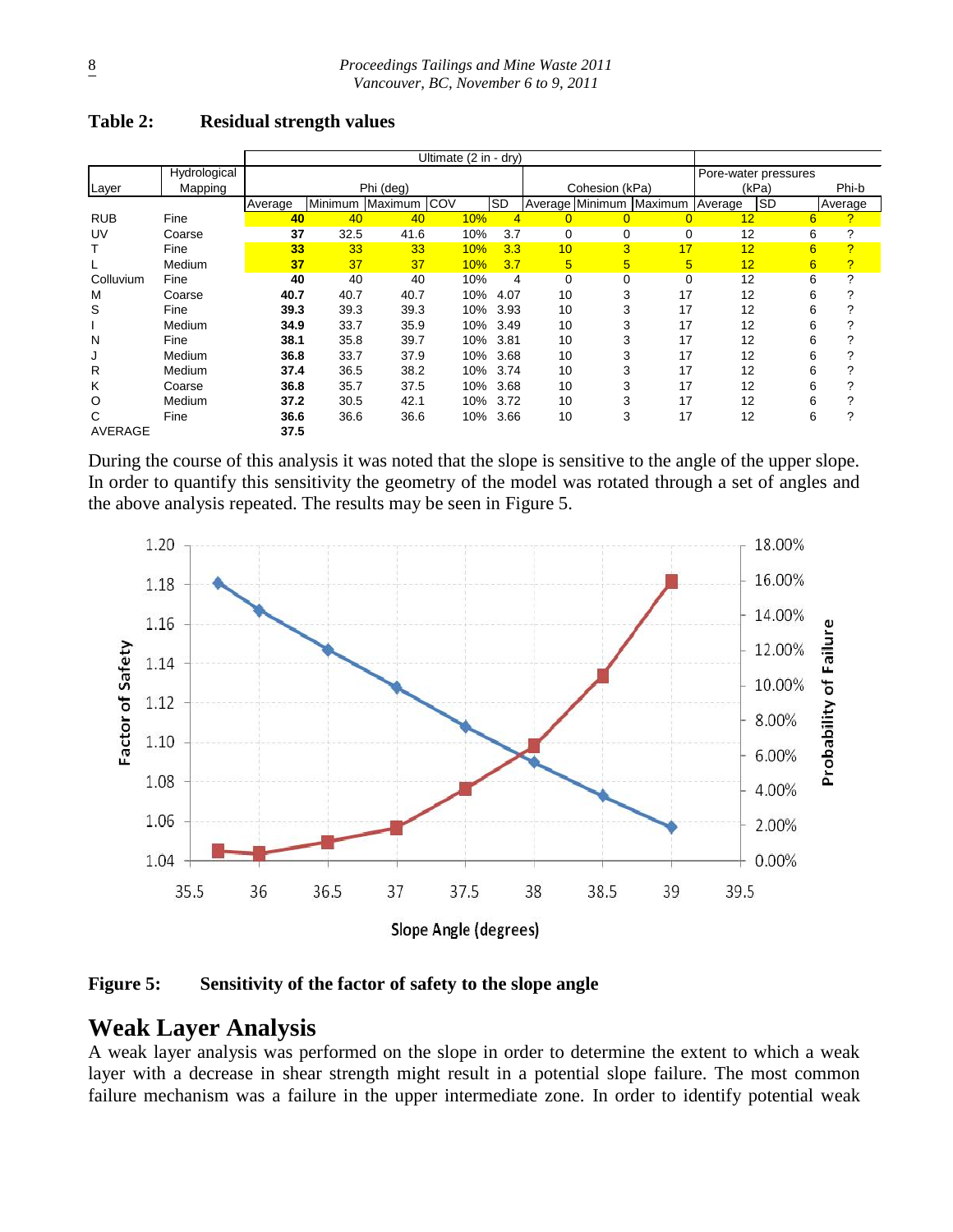layers an APEM statistical analysis was first run on the slope. This identified the weakest layers as layer  $O$ , K, N, and R.

Individual sensitivity analyses were subsequently performed on each of these layers. The cohesion for each layer was held constant at 10 kPa and the effective friction angle was then decreased until the factor of safety was approximately equal to 1.0. The friction angles needed in order to produce failure conditions can be seen in the Table 3.

#### **Table 3: Effective friction angles needed to produce failure conditions in respective layers.**

| Description        | Results |         |
|--------------------|---------|---------|
| Layer O            | 20      | degrees |
| Layer K            | 23-24   | degrees |
| Layer <sub>N</sub> | 22      | degrees |
| Layer R            | 21      | degrees |

The location of layers O, K, and N may be seen in Figure 6.



**Figure 6: Location of weak layers O, K, and N (colored white)**

## **Future 2D Analysis**

The present modeling study results were compared to potential scenarios in the future in which the shear strength properties of the material were assumed to change. For the purposes of this analysis future reductions in the shear strength of 3 or 5 degrees were analyzed. Also included in the sensitivity analysis were the scenarios where the cohesion of the waste rock materials was increased. It should be noted that this modeling study does not imply any physical change in material parameters but is intended to be a "what if" scenario regarding the potential for change.

The results of the analysis can be seen in Table 5. It can be seen that while the factor of safety does not change significantly when the angle of internal friction is reduced, the probability of reaching failure conditions is increased. As a result the probability of failure increases for a 3-degree decrease in the angle of internal friction and dramatically increases for a 5 degree decrease (50%). It is interesting to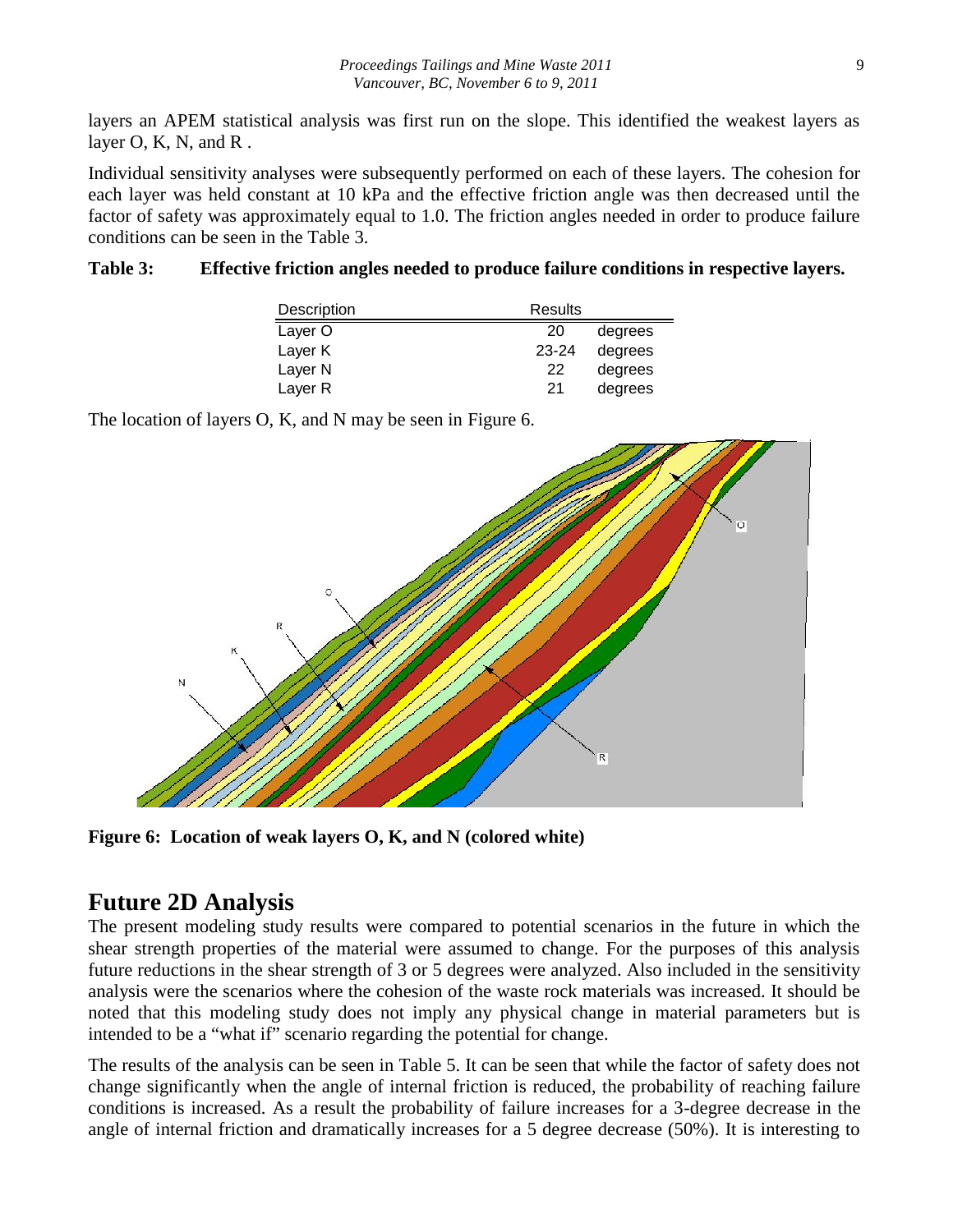also note that a reasonably small cohesion increase of 10kPa has a significant ability to decrease the probability of failure in these situations.

It should be further noted that the present analysis is conservative and real-world slope stability factors may actually be significantly higher for the following reasons:

- The analysis performed was 2-D. The factors of safety produced in a 3-D analysis would be higher, and
- This analysis does not include the effect of unsaturated soil suctions which will also have the effect of increasing the factor of safety.

The type of climatic event which could possibly lead to a potential failure of the slope has been given consideration in this study. One of the potential failure mechanisms is the possibility of a large rainfall or snowmelt event that might cause net percolation of an unnaturally large amount of water into the rock pile which could lead to a potential failure.



**Figure 7: Level 1 water level**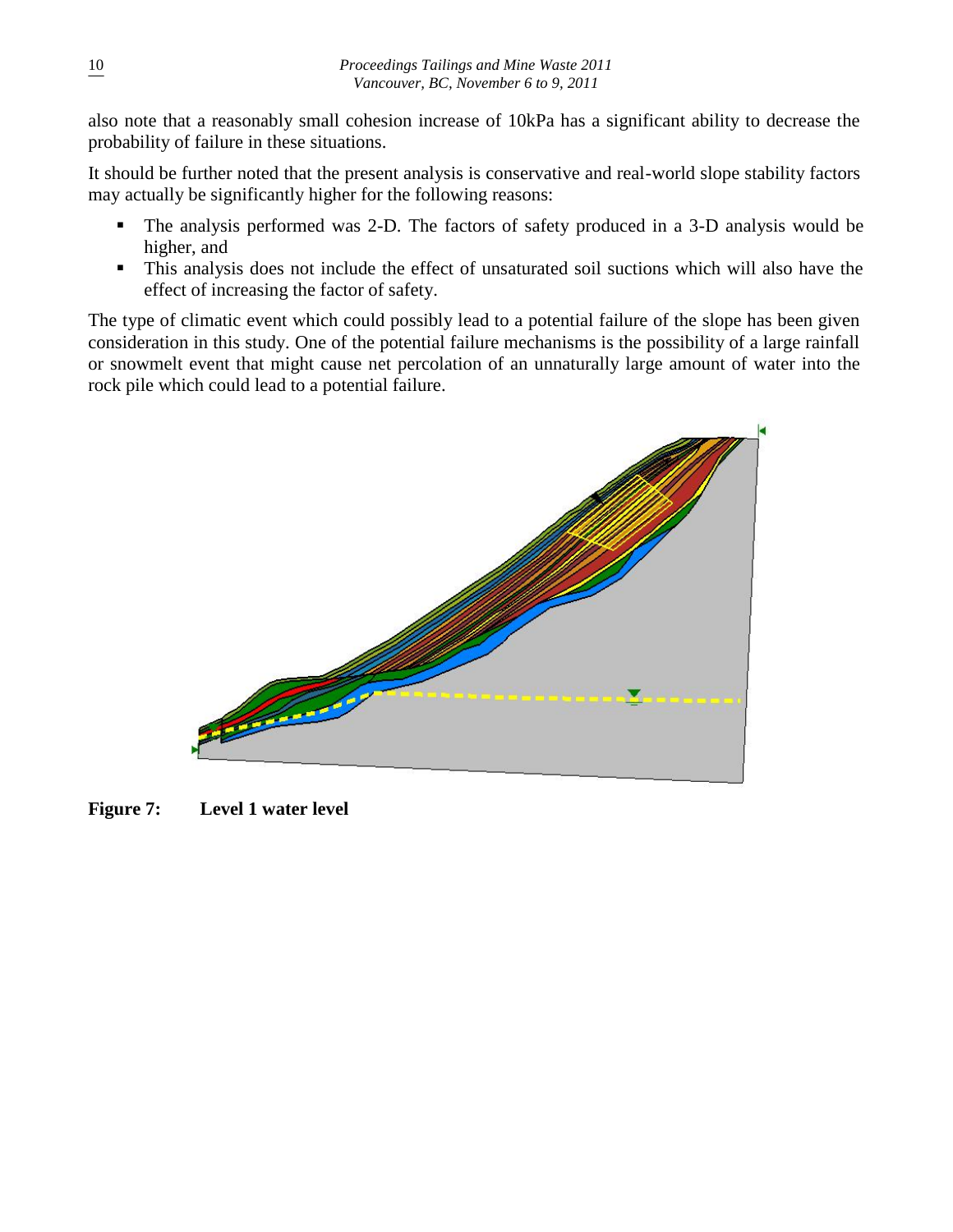

**Figure 8: Level 2 water level**



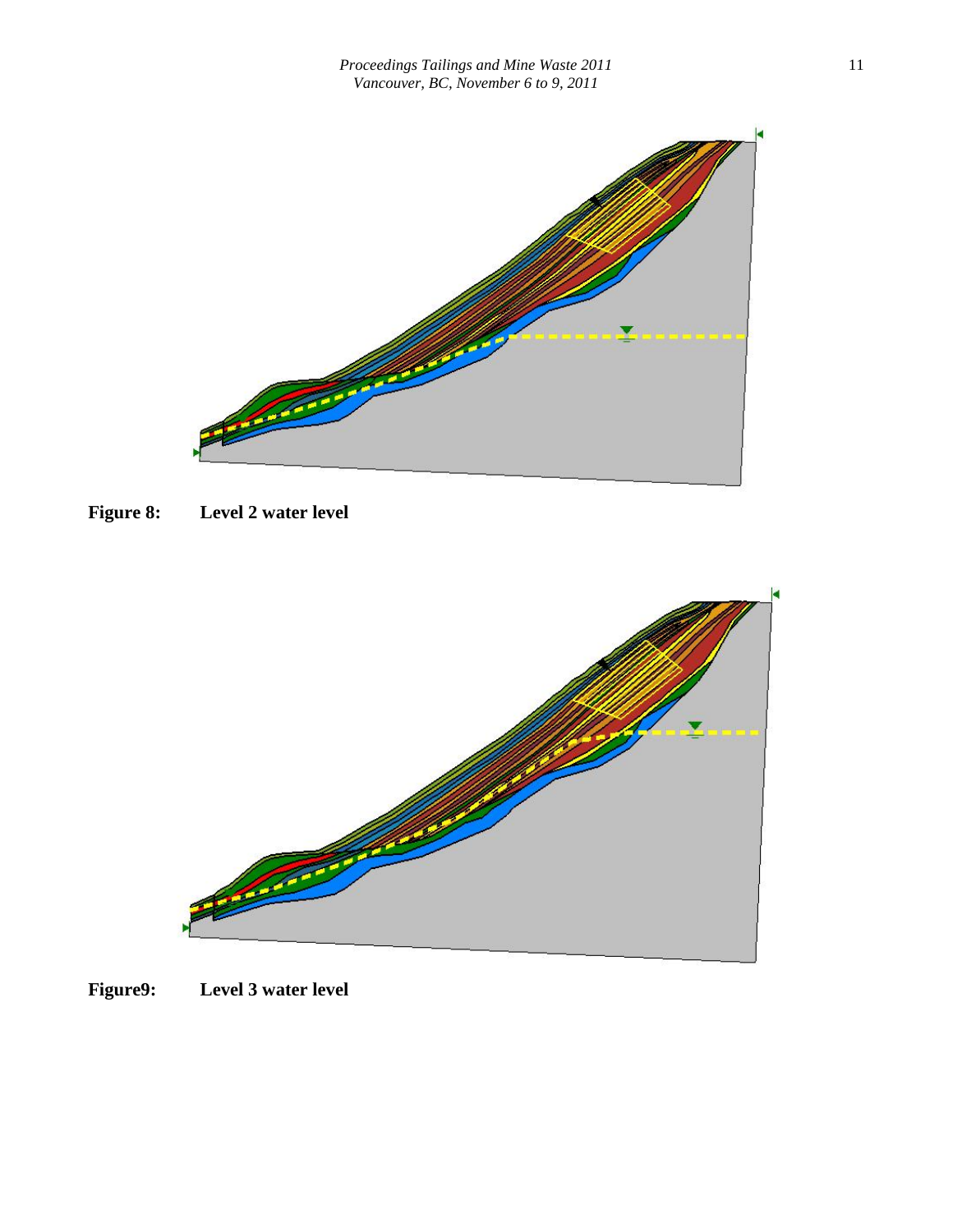

**Figure 10: Level 4 water level: Failure conditions reached**

## **Saturation Induced Failure**

This scenario was analyzed in two ways in the current study. In the first scenario presented in this report, a water table is directly placed on the rock pile. This extremely high level of pore-water pressures will significantly change in the calculated factor of safety. In further analyses six different water level conditions were also analyzed. The resulting factors of safety are presented in Table 4.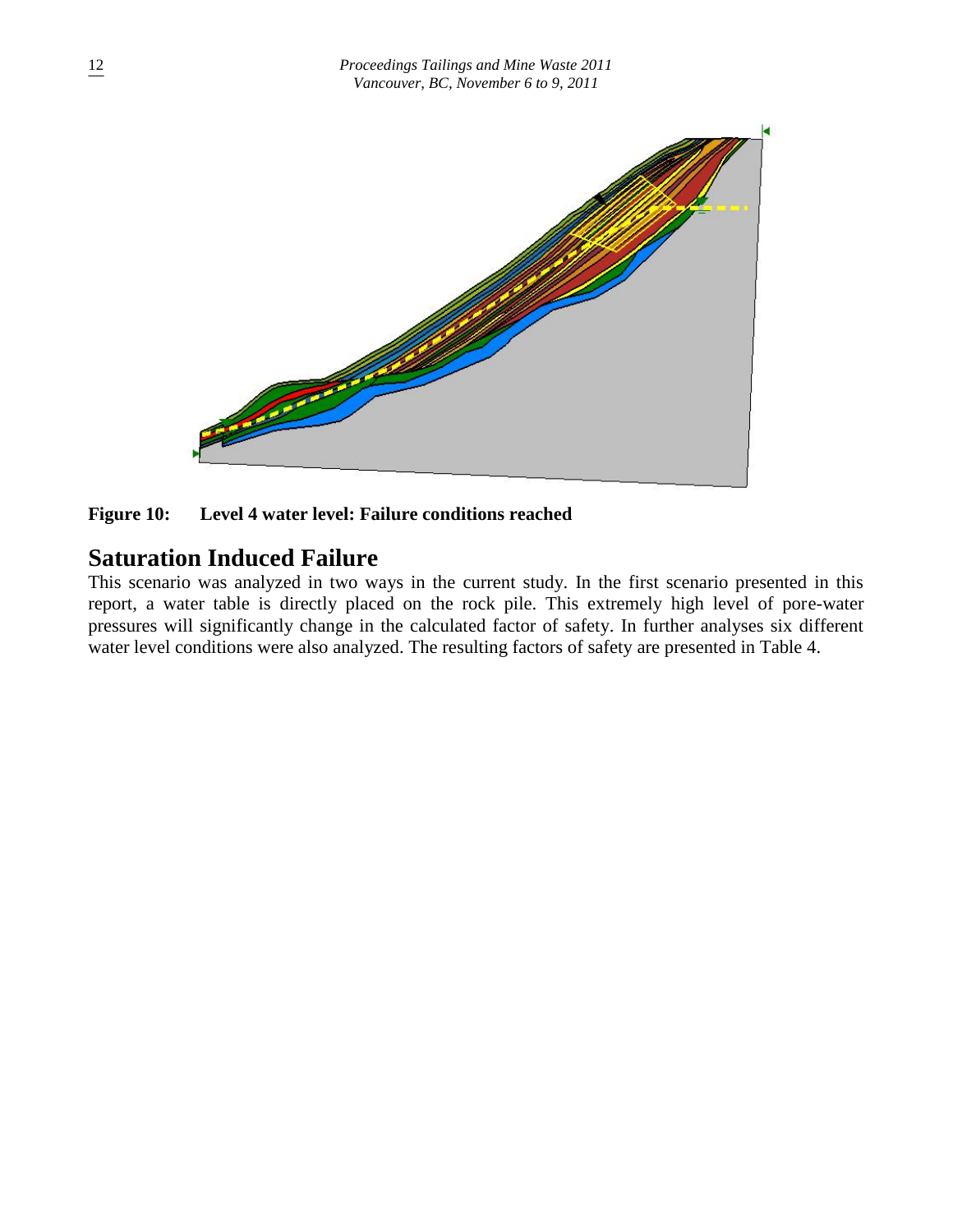#### **Table 4: Summary of factors of safety associated with various water levels**

| Level 1 | 1.181 |
|---------|-------|
| Level 2 | 1.181 |
| Level 3 | 1.181 |
| Level 4 | 1.019 |
| Level 5 | 0.724 |
| Level 6 | 0.479 |

A graphical description of the locations of these various water levels can be seen in Figures 7 to 10.

The yellow trapezoids represent the tangent search boxes used for the trial slip surfaces.

## **Conclusions**

The analysis of the GoatHill conceptual model results in the following conclusions:

- The 2D forward analysis for the GoatHill North detailed conceptual model results in a peak shear strength factor of safety of approximately 1.4 and a large deformation shear strength factor of safety equal to 1.18.
- The probability of failure of a conceptual model similar to the GoatHill North conceptual model displays a probability of failure greater than 4% only if the overall slope angle exceeds 37.5 degrees and the large deformation shear strength values are used in the model.
- For a weak layer to cause failure conditions the effective friction angle of the layer would have to drop to between approximately 20-23 degrees (with a cohesion of 10 kPa in the weak layer).
- A water table would have to rise to extend approximately  $\frac{3}{4}$  of the way up the slope in order to have a significant impact on the slope stability. This analysis does not determine the likelihood of this significant rise in the rock pile water table.
- A potential 3-degree reduction in the friction angle in all layers has the potential to reduce the factor of safety from 1.18 to 1.14 (3%) if a related increase in cohesion of 10 kPa accompanies the reduction in friction angle. This is for the large deformation friction angles.
- A potential 5-degree reduction in the friction angle in all layers has the potential to reduce the factor of safety from 1.18 to 1.06 (10%) if a related increase in cohesion of 10 kPa accompanies the reduction in friction angle. This is for the large deformation friction angles.

#### **Table 5 Summary of peak and large displacement results for present and future conditions**

|                                                  | Peak Shear Strength |             | Large Displacement Strength |             |  |  |
|--------------------------------------------------|---------------------|-------------|-----------------------------|-------------|--|--|
| Condition                                        | <b>FOS</b>          | $p_{f(\%)}$ | <b>FOS</b>                  | $p_{f(96)}$ |  |  |
| <b>Present Conditions</b>                        |                     |             |                             |             |  |  |
| Upper Intermediate                               | 1.37                | 6.4E-07     | 1.18                        | 0.8%        |  |  |
| Lower Intermediate                               | 1.39                | 1.3E-07     | 1.19                        | 0.1%        |  |  |
| <b>Future Conditions-</b><br>Upper Intermediate  |                     |             |                             |             |  |  |
| 3 degree reduction                               | 1.27                | 0.007       | 1.08                        | 11.0%       |  |  |
| 3 degree reduction +10 kPA                       | 1.37                | 2.75E-10    | 1.14                        | 0.2%        |  |  |
| 5 degree reduction                               | 1.19                |             | 1.00                        | 50.0%       |  |  |
| 5 degree reduction +10 kPA                       | 1.29                | 0           | 1.06                        | 9.5%        |  |  |
| <b>Future Conditions -</b><br>Lower Intermediate |                     |             |                             |             |  |  |
| 3 degree reduction                               | 1.24                | 0.0035      | 1.09                        | 4.5%        |  |  |
| 3 degree reduction +10 kPA                       | 1.29                | 5.4E-05     | 1.13                        | 0.3%        |  |  |
| 5 degree reduction                               | 1.16                | 0.30        | 1.00                        | 46.0%       |  |  |
| 5 degree reduction + 10 kPA                      | 1.21                | 0.01        | 1.05                        | 11.3%       |  |  |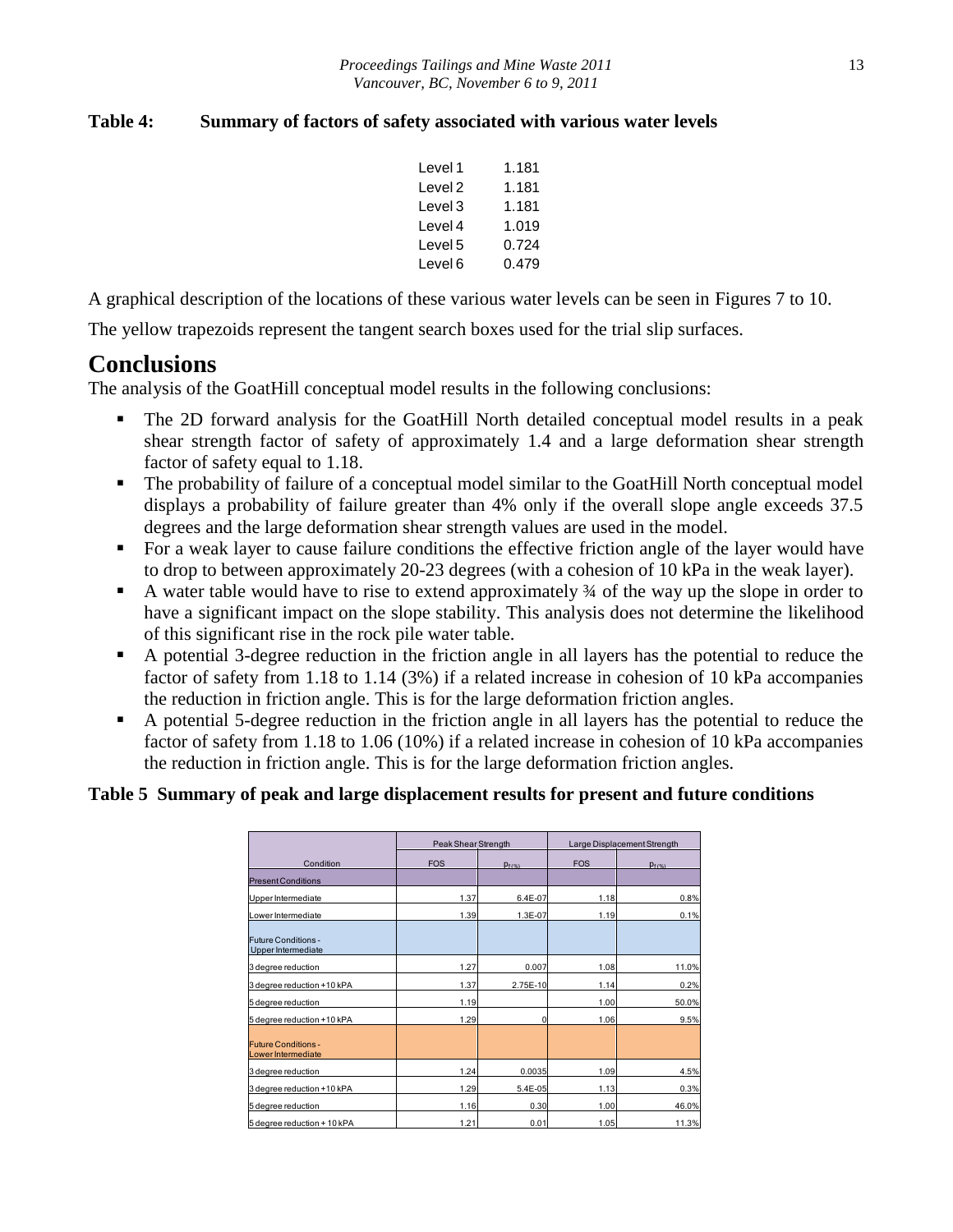## **References**

- Fredlund, D.G., Rahardjo, H., 1993, "Soil Mechanics for Unsaturated Soils", John Wiley & Sons, Inc., New York.
- McLemore, 2004, Memorandum: Description of tension crack that developed in trench LFG-008 on October 2, 2004 (Goathill North), Submitted to Molycorp, October.
- Norwest Corporation, 2004, "Goathill North Slide Investigation, Evaluation and Mitigation Report", Volume 1 – Main Report, Submitted to Molycorp, January
- Norwest Corporation, 2005, "Questa Roadside Rockpiles: 2005 Operational Geotechnical Stability Evaluation", Final Report, Submitted to Molycorp, December 23
- SOILVISION. SYSTEMS LTD. 2008. SVSLOPE slope stability analysis, Users manual, Version 1 (software package) SoilVision Systems Ltd. Saskatoon, Saskatchewan, Canada
- SOILVISION. SYSTEMS LTD.. 2003. SVSOLID finite element stress/deformation analysis, Users manual, Version 4 (software package) SoilVision Systems Ltd. Saskatoon, Saskatchewan, Canada